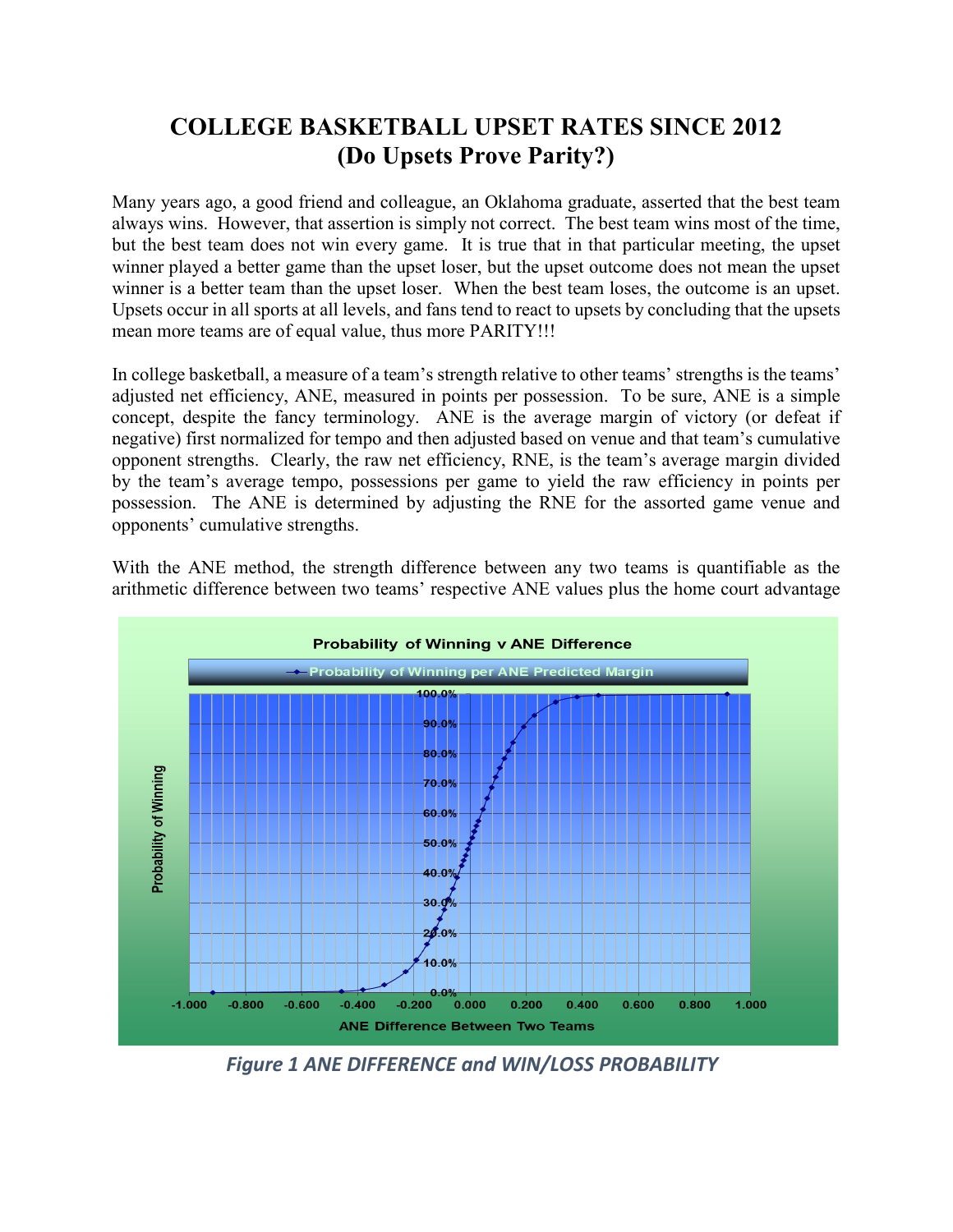if applicable. FIGURE 1 provides the relationship between the ANE game difference for an upcoming game and probability that the stronger team will win a game between the two teams at the venue considered in the analysis.

When the ANE difference between two teams is small, approaching the lower bound ANE difference of 0.000, each team has a 50% probability of winning that game. Similarly, as the ANE difference rises, the probability that the stronger team will win rises until it becomes asymptotic to but never quite reaching 100%. All games fall within these boundary conditions.

Since the 2011-12 season, I have collected upset rate data for every D1 college basketball game. TABLE 1 shows this data by season.

|                |                               |                                      |                                        | <b>UPSET DATA BY SEASON SINCE 2011-12</b>   |             |
|----------------|-------------------------------|--------------------------------------|----------------------------------------|---------------------------------------------|-------------|
| <b>Seaon</b>   | <b>Games</b><br><b>Played</b> | <b>Number</b><br>of<br><b>Upsets</b> | Theor. #<br><b>of</b><br><b>Upsets</b> | Actual<br><b>Upset Rate Upset Rate</b><br>% | Theor.<br>% |
| 2020           | 3423                          | 853                                  | 875                                    | 24.9%                                       | 25.6%       |
| 2019           | 5603                          | 1476                                 | 1523                                   | 26.3%                                       | 27.2%       |
| 2018           | 5541                          | 1438                                 | 1480                                   | 26.0%                                       | 26.7%       |
| 2017           | 5540                          | 1461                                 | 1482                                   | 26.4%                                       | 26.8%       |
| 2016           | 5535                          | 1460                                 | 1439                                   | 26.4%                                       | 26.0%       |
| 2015           | 5526                          | 1463                                 | 1416                                   | 26.5%                                       | 25.6%       |
| 2014           | 5519                          | 1448                                 | 1418                                   | 26.2%                                       | 25.7%       |
| 2013           | 5479                          | 1428                                 | 1362                                   | 26.1%                                       | 24.9%       |
| 2012           | 5405                          | 1312                                 | 1330                                   | 24.3%                                       | 24.6%       |
|                |                               |                                      |                                        |                                             |             |
| <b>Average</b> | 5518.5                        | 1435.75                              | 1431.25                                | 26.0%                                       | 25.9%       |

## *Table 1 UPSET RATES FOR ALL D1 BASKETBALL GAMES 2012 - 2020*

Some interesting trends appear in this data. First, the number of games per season is rising primarily because of additional teams moving into the D1 classification. In 2012, there were 345 D1 college basketball teams and there have been 353 D1 teams since the 2019 season. This data demonstrates a global upset rate for D1 college basketball of 26.0% over a span of these 9 seasons, and this rate for an individual season has ranged between 24.6% (2012) and 27.2% (2019).

The global upset rate does not tell the entire story about upsets. Prior to each game, the ANE difference between the respective opponents and the venue of the game yield a win probability for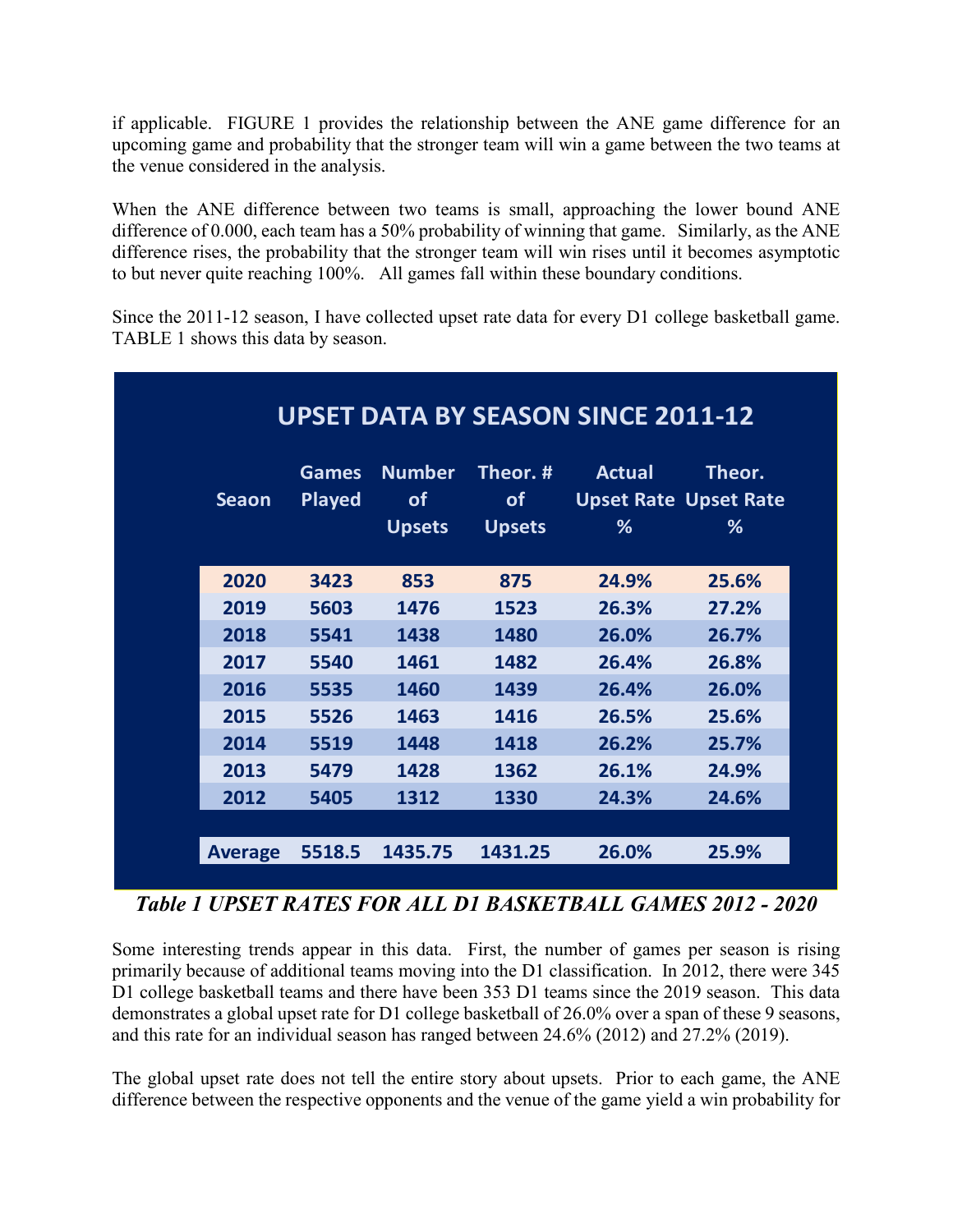the favored teams prior to each game. Clearly, upsets do not occur in 26.0% of games that have a 55% or 95% probability that the stronger team will win because as noted previously, as the win probability rises, the upset rate falls. This begs the question. How well do these individual game win probabilities track with the outcomes of the games over the course of many games?

To address this question, I have placed each game into one of these five probability ranges based on the pre-game ANE differences for each game. Theoretically, the actual upset rate for each such probability range is the average win probability for the games in that category. Therefore, for the 90-99.9% probability range, the theoretical probability of an upset would be 5% because the favored team should win 95% of these games. Similarly, for the 80% to 90% probability range, the theoretical upset rate should be 15%, and so forth for the five probability ranges used in this analysis. Table 2 provides all of the results for all games since 2012 for each probability range.

|             |                               |              | <b>SUMMARY OF UPSETS VS THEORETICAL RATES</b> |              |              |
|-------------|-------------------------------|--------------|-----------------------------------------------|--------------|--------------|
|             | <b>PROBABILITY OF WINNING</b> | <b>GAMES</b> | <b>UPSETS</b>                                 | <b>UPSET</b> | <b>THEOR</b> |
| <b>FROM</b> | <b>TO</b>                     |              |                                               | RATE, %      | RATE, %      |
| 100.0%      | 90.0%                         | 950.4        | 42.9                                          | 4.5%         | 5.0%         |
| 90.0%       | 80.0%                         | 1085.6       | 170.6                                         | 15.7%        | 15.0%        |
| 80.0%       | 70.0%                         | 1160.9       | 298.0                                         | 25.7%        | 25.0%        |
| 70.0%       | 60.0%                         | 1185.0       | 420.0                                         | 35.5%        | 35.0%        |
| 60.0%       | 50.0%                         | 1136.6       | 504.3                                         | 44.4%        | 45.0%        |
|             |                               |              |                                               |              |              |
| <b>ALL</b>  | <b>GAMES</b>                  | 5518.5       | 1435.8                                        | 26.0%        | 25.9%        |
|             |                               |              |                                               |              |              |

*Table 2 UPSET RATES BY PROBABILITY RANGE*

The data in TABLE 2 presents the average quantities for the 2012 through 2019 seasons, with an average 5,518.5 games with an average 1,435.8 upsets. The actual upset rates are within a range of  $-0.6\%$  to  $+0.7\%$  of the theoretical upset rates for the five probability ranges. The consistency of the outcomes, as illustrated here, demonstrates the reliability of the ANE measure of teams' strength and the reliability of the relationship between the ANE difference and the probability that the stronger team will win a game.

FIGURE 2 shows the annual upset rates for each probability range by year, including the 2020 results to date and the global upset rate by season. Thus far, the 2019-20 basketball season has been tracking closely with annual averages for the 8 previous full seasons.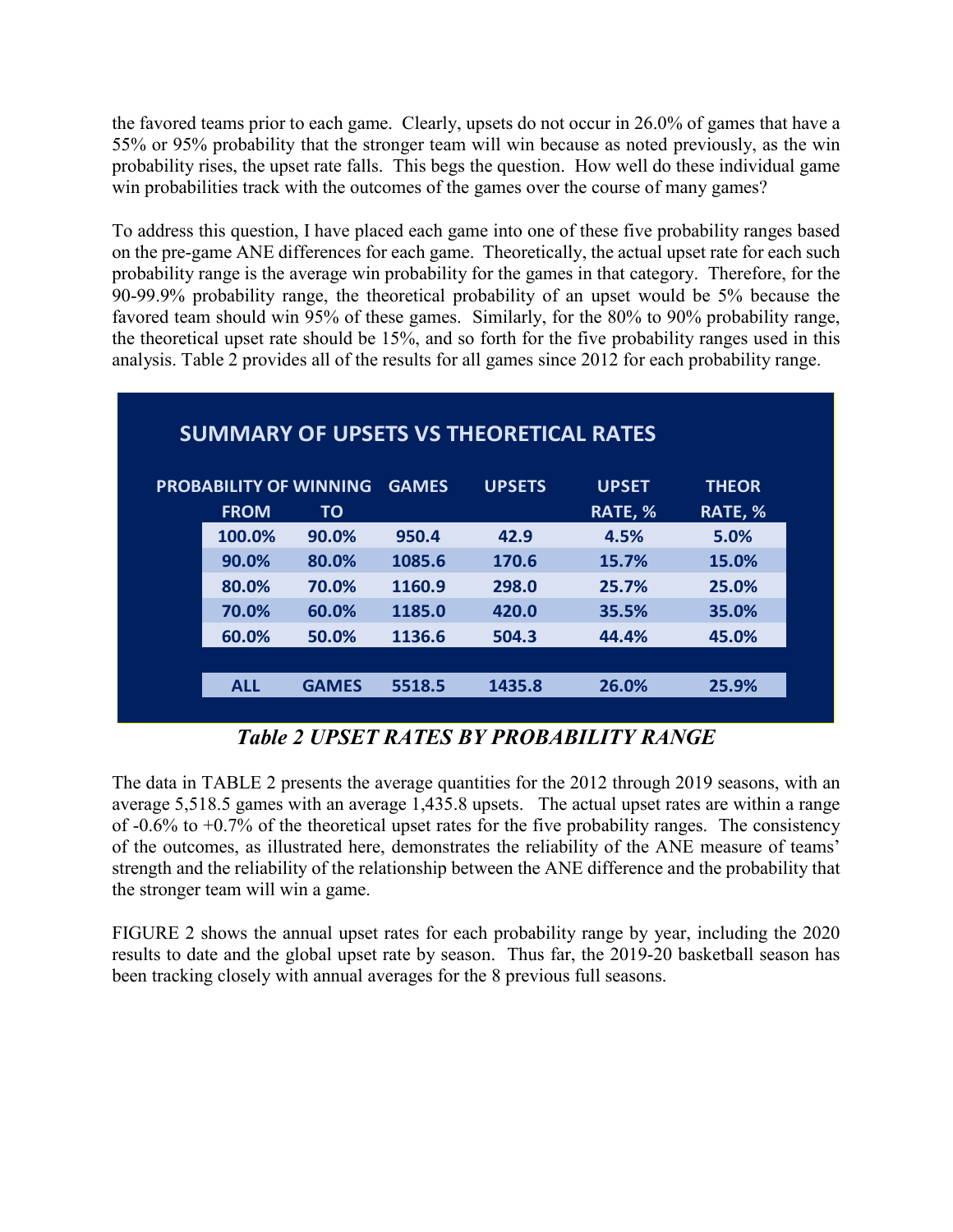

*Figure 2 UPSET RATES BY YEAR AND PROBABILITY RANGE*

Upsets are part of competitive endeavors, including college basketball, and upsets provide a convenient handle for fans of all teams to maintain hope for a better future for their favorite team despite the reality of their team's actual on court performance. The ANE value for a team provides an objective measure for each team's strength based on a team's average strength of performance over the course of the season.

However, fans tend to adopt a subjective view about the relative strength of teams, and in so doing, fans:

- Elevate the value of their preferred teams' strongest performances and discount the importance of their preferred teams' weakest performances, and
- Discount the value of their disfavored teams' strongest performances and elevate the importance of their disfavored teams' weakest performances.

However, the upset rates derived from almost 50,000 D1 college basketball games since the 2011- 12 season presented above demonstrate the viability of the ANE method, based on teams' average strength. Upsets not only occur but occur at predictable rates. Quite contrary to those who want to dispel the viability of the ANE method, upsets do not provide any evidence of the fallibility of the method.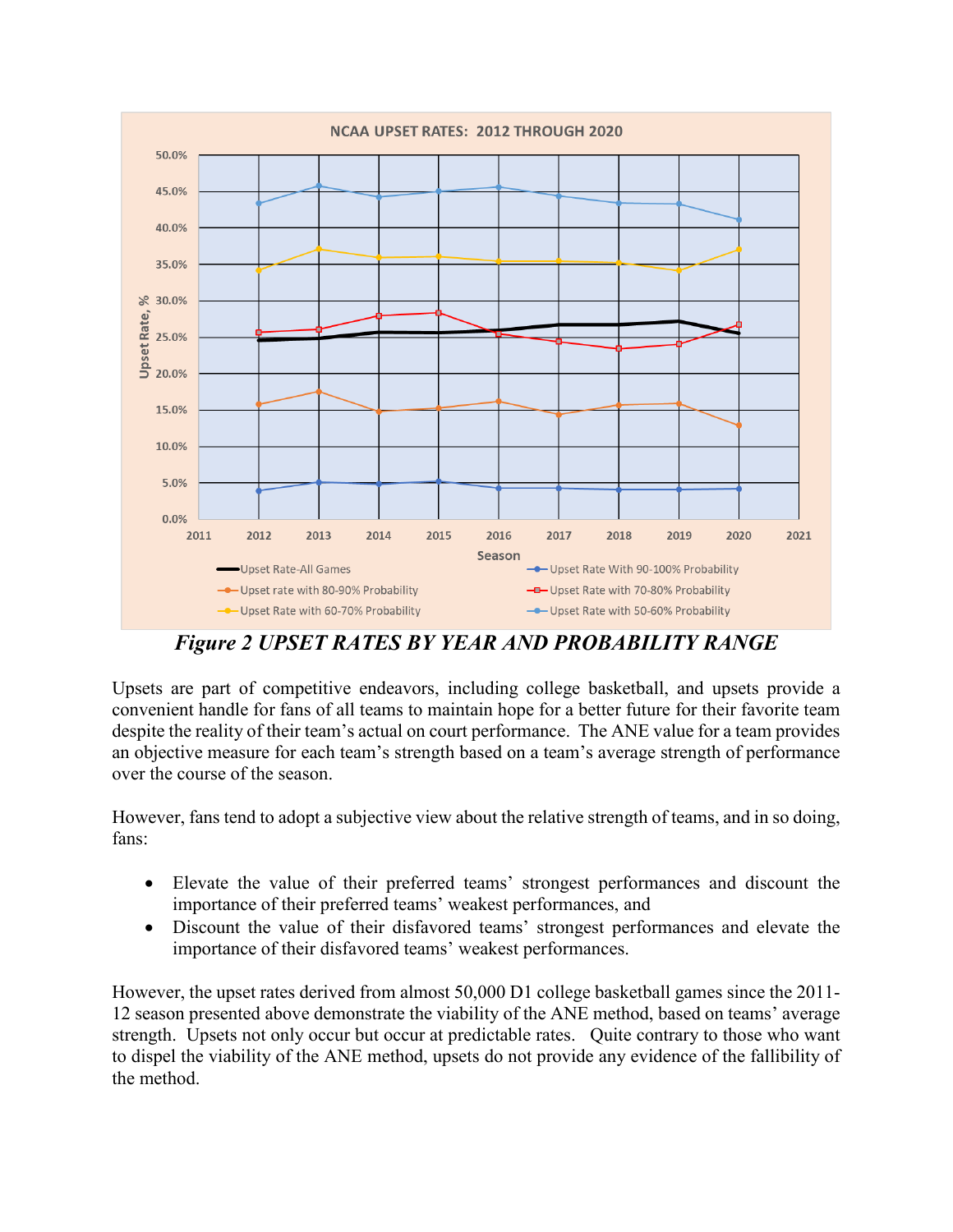Upsets occur at predictable rates based on the ANE defined team strengths. This is the case because no team plays at its average strength in every game. Actually, a team's performance strength in randomly selected games is not uniform. Not only do teams **NOT** play at their respective average strength every game, teams rarely do so. The data show that all teams seldom play "at its average." Rather, teams will play almost half of their games at a level that exceeds their average strength and will play almost half of their games at a level that falls short of their average strength.

Variable performance is a human trait. Basketball is a human team activity; therefore, basketball will have variable performance.

- Sometimes, both teams in a game play at levels that exceed their respective average strengths.
- Sometimes, both teams in a game play at levels that fall short of their respective average strengths.
- Sometimes, one team will play well and the other not so well, and those rolls can fall to either team from time to time.

FIGURE 3 illustrates how the range of variable performance in a game impacts the likelihood of an upset outcome between those teams. In this matrix, the stronger team's offense and defense are the measures, but the stronger team's offense is related to the weaker team's defense, and the stronger team's defense is related to the weaker team's offense.



## *Figure 3 MATCH UP MATRIX*

When an upset occurs, there is an upset winner and an upset loser. Therefore, for all of college basketball, the upset rate (26%) must be evenly divided between upset wins (13%) and upset losses (13%). The upset rates for college basketball have been remarkably uniform year to year, as the data demonstrate. However, upset rates team to team vary. The strongest teams rarely play stronger opponents and play most of their games against weaker opponents. Similarly, the weakest teams rarely play weaker opponents and play most of their games against stronger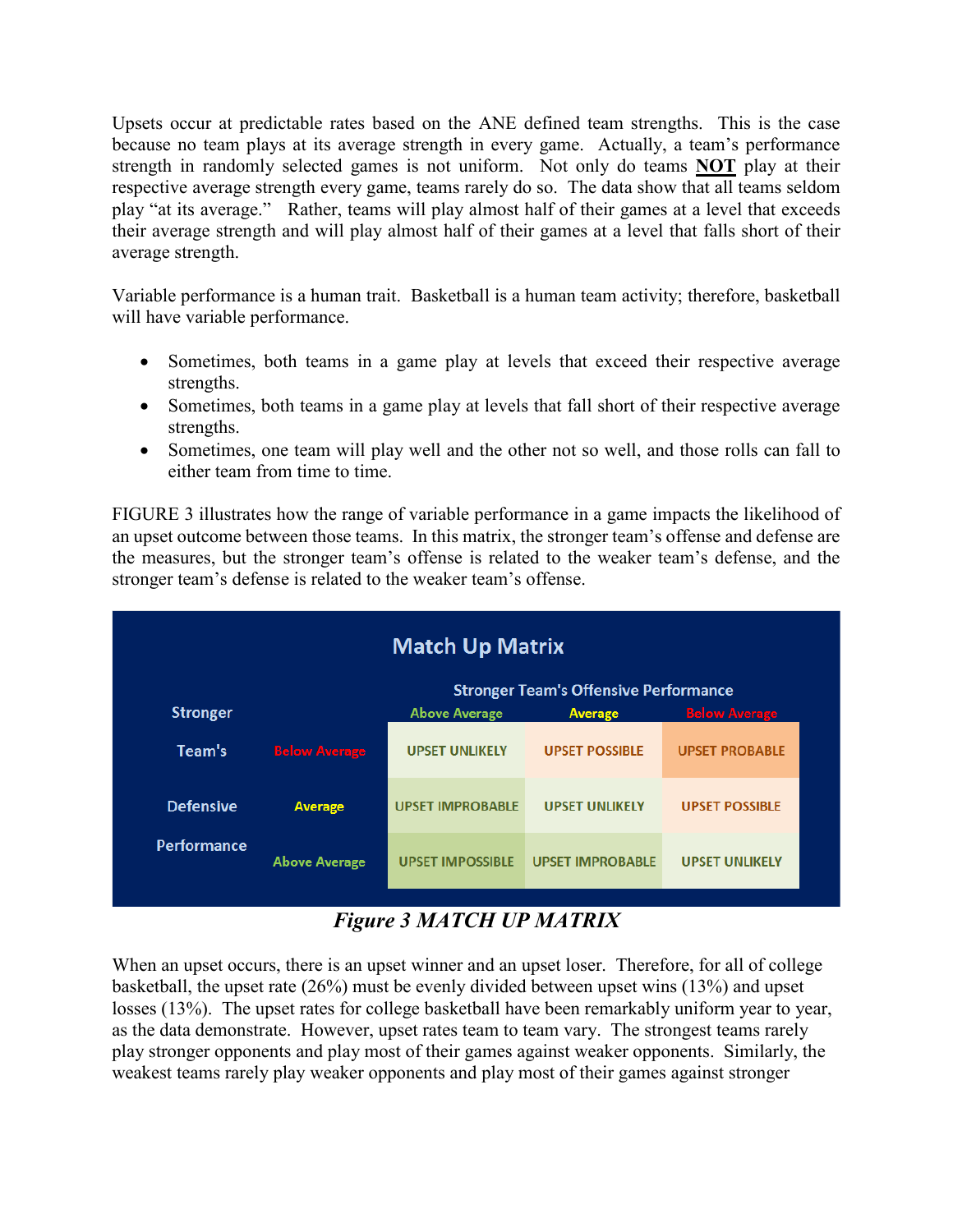opponents. The teams at either end of the strength continuum have upset rates that are lower than the national average.

- For the strongest teams, the percentage of upset wins declines while the percentage of upset losses remains about the same rate (13%) as for all of college basketball.
- For the weakest teams, the percentage of upset losses declines while the percentage of upset wins remains about the same rate (13%) as for all of college basketball.
- For most teams, the rate of upset wins and upset losses will be near the national average for each..

During the Calipari Era, Kentucky has resided in the upper echelon of college basketball a few seasons, and when not in the uppermost reaches of the sport, Kentucky has dropped outside the top 15 teams for other seasons. Kentucky's overall upset rate during the Calipari Era has been 17.0%, ranging from a low of 2.6% in 2015 to a high of 27.3% in 2013 as shown in Table 3.:

|      |                        |                                          |             | 2010-2020      | <b>Comparison of Predicted and Actual Wins and Losses</b> |                                                                            |                                                               |
|------|------------------------|------------------------------------------|-------------|----------------|-----------------------------------------------------------|----------------------------------------------------------------------------|---------------------------------------------------------------|
|      | Season UK Wins UK Loss | <b>Predicted Predicted Actual Actual</b> | <b>Wins</b> | <b>Losses</b>  | UK Win<br><b>But Lost</b><br><b>Upset</b><br><b>Loss</b>  | <b>Predicted Predicted</b><br><b>UK Loss</b><br><b>Upset</b><br><b>Win</b> | <b>But Won Percentage</b><br><b>Right on</b><br><b>Winner</b> |
| 2020 | 14                     | 5                                        | 15          | 4              | 3                                                         | 4                                                                          | 63.2%                                                         |
| 2019 | 33                     | 4                                        | 30          | $\overline{7}$ | 6                                                         | 3                                                                          | 75.7%                                                         |
| 2018 | 26                     | 11                                       | 26          | 11             | 4                                                         | 4                                                                          | 78.4%                                                         |
| 2017 | 36                     | $\overline{2}$                           | 32          | 6              | 4                                                         | $\mathbf{0}$                                                               | 89.5%                                                         |
| 2016 | 30                     | 6                                        | 27          | 9              | 6                                                         | 3                                                                          | 75.0%                                                         |
| 2015 | 39                     | $\mathbf{0}$                             | 38          | $\mathbf{1}$   | $\mathbf{1}$                                              | $\mathbf{0}$                                                               | 97.4%                                                         |
| 2014 | 30                     | 10                                       | 29          | 11             | 5                                                         | 4                                                                          | 77.5%                                                         |
| 2013 | 26                     | $\overline{7}$                           | 21          | 12             | 7                                                         | $\overline{2}$                                                             | 72.7%                                                         |
| 2012 | 39                     | $\mathbf{1}$                             | 38          | $\overline{2}$ | $\overline{2}$                                            | $\mathbf{1}$                                                               | 92.5%                                                         |
| 2011 | 33                     | 5                                        | 29          | 9              | 6                                                         | 3                                                                          | 76.3%                                                         |
| 2010 | 34                     | 4                                        | 35          | 3              | 1                                                         | $\overline{2}$                                                             | 92.1%                                                         |
| 10   | 32.6                   | 5                                        | 30.5        | 7.1            | 4.2                                                       | 2.2 <sub>2</sub>                                                           | 83.0%                                                         |

*Table 3 KENTUCKY UPSET RATES BY SEASON-CALIPARI ERA*

As Kentucky's winning percentage falls, its' upset rate rises. This trend is consistent with the impact that high strength has on upset rates, as described above. FIGURE 4 shows the relationship between Kentucky's winning percentage and upset rate for Calipari's 10 seasons at Kentucky.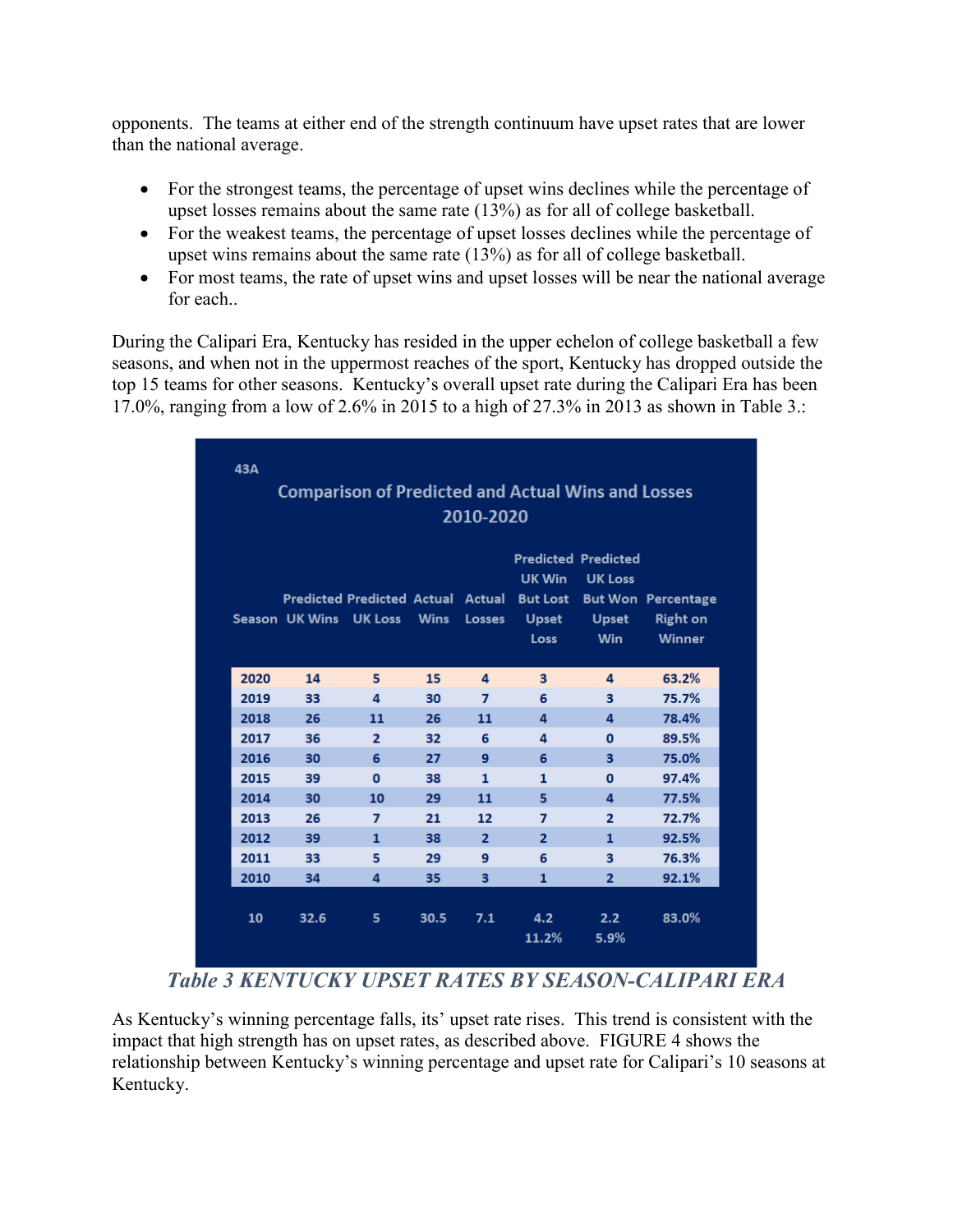

*Figure 4 KENTUCKY WINNING % vs UPSET RATE BY SEASON-CALIPARI ERA*

It is important to note how the trend line becomes asymptotic to about 26% as the winning percentage declines below about 80%. Furthermore, this information describes the exclusivity of a team's strength. In 2019, only 1 team ended the season with a wining percentage greater than 90%, and only 18 additional teams finished the season with a winning percentage between 80% and 90%. At the other end of the spectrum, only 1 team ended the 2019 season with a winning percentage less than 10%, and 12 additional teams finished the season with a winning percentage between 10% and 20%. That leaves 321 teams finishing the season with winning percentages between 20.1% and 79.9%, this is 91% of all D1 college basketball teams. In 2018, there were 12 teams that finished with winning percentages of 80% or greater and 15 teams at the 20% or less end, leaving 322 (92%) teams in the broad middle range.

The Kentucky data illustrates that teams in the top or bottom 10 to 20 are affected by these end conditions relative to upset rates. The Kentucky experience during the Calipari Era is completely consistent with this information relative to upset rates for upset wins and upset losses.

When subjective attempts to predict a team's success fail, fans must find some other explanation for continued upset, whether wins or losses. This is when fans instinctively turn to the parity argument, i.e. there is more parity in the game "this year" than ever before, or so the argument goes.

What is parity? Merriam-Webster defines parity as "the quality or state of being equal or equivalent."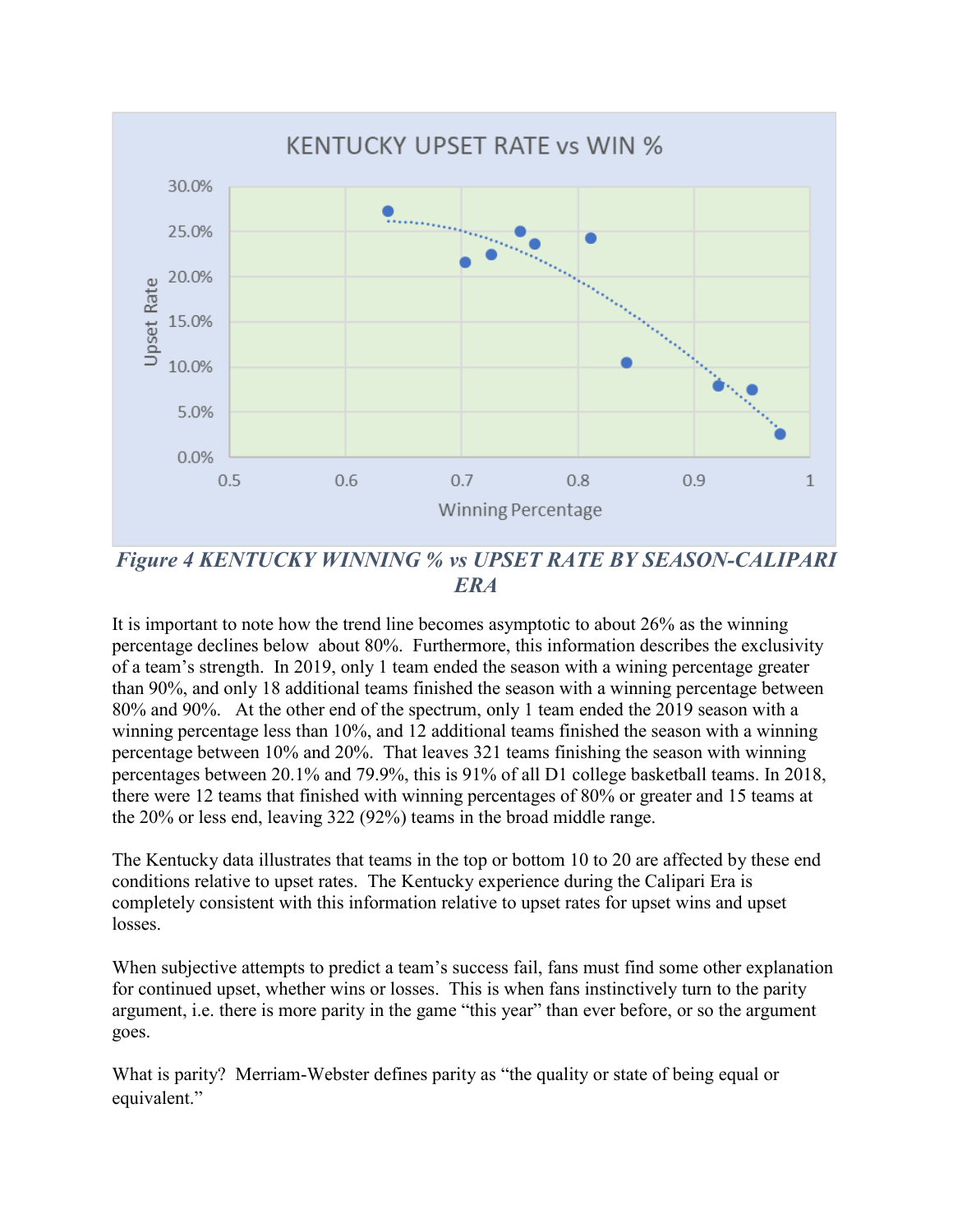Each season, fans and commentators drag out the parity argument. Some begin advancing the parity argument in November as soon as upsets contradict expected outcomes. Others wait until December when games trend toward greater competitiveness and upset rates begin to climb. Yet others wait until conference races catch fire. Regardless of the timing of the parity argument, it always emerges, and since it occurs every season, then there should be a discernable and measurable trend over the course of a few seasons manifested by an annual narrowing gap between the strength of the strongest and weakest teams.

However, no such trend exists, and there has been no change in the distribution of team strength, top to bottom over the last 11 years.

The distributions of the ANE of every team for each year since 2010 are almost identical. The number 1 ranked team in these 11 seasons has had an ANE between 0.303 ppp to 0.369 ppp with an average of 0.329 ppp. There have been 1 or 2 teams with an ANE at 0.300 ppp or higher every year except 2015 and 2019 when there were 5 and 6 such teams, respectively. This year there is only 1 team over 0.300 ppp, as there were in 2018, 2017, 2016, and 2011. There were two teams over 0.300 ppp in 2010, 2012, 2013, and 2014. Some other key markers might include the strength of the #4, #8, #16, #32, #64, #100, #150, #200, #250, #300, and the lowest ranked team, as shown in the table below. TABLE 4 shows the maximum, minimum, average, standard deviation, and the current 2020 values for each ranking level.

|      | ANE DISTRIBUTION DATA FOR SELECTED RANKING POSITIONS<br>2010-2020 |            |                |                |          |  |  |
|------|-------------------------------------------------------------------|------------|----------------|----------------|----------|--|--|
| Rank | <b>Max</b>                                                        | <b>Min</b> | <b>Average</b> | <b>Std Dev</b> | 2020     |  |  |
|      |                                                                   |            |                |                |          |  |  |
| 1    | 0.369                                                             | 0.303      | 0.329          | 0.018          | 0.303    |  |  |
| 4    | 0.324                                                             | 0.263      | 0.280          | 0.020          | 0.263    |  |  |
| 8    | 0.276                                                             | 0.236      | 0.251          | 0.013          | 0.240    |  |  |
| 16   | 0.236                                                             | 0.195      | 0.215          | 0.010          | 0.195    |  |  |
| 32   | 0.182                                                             | 0.159      | 0.169          | 0.007          | 0.171    |  |  |
| 64   | 0.123                                                             | 0.107      | 0.115          | 0.005          | 0.111    |  |  |
| 100  | 0.075                                                             | 0.061      | 0.067          | 0.005          | 0.068    |  |  |
| 150  | 0.025                                                             | 0.011      | 0.016          | 0.004          | 0.015    |  |  |
| 200  | $-0.028$                                                          | $-0.035$   | $-0.031$       | 0.002          | $-0.028$ |  |  |
| 250  | $-0.068$                                                          | $-0.085$   | $-0.075$       | 0.004          | $-0.073$ |  |  |
| 300  | $-0.113$                                                          | $-0.138$   | $-0.126$       | 0.008          | $-0.117$ |  |  |
| 350  | $-0.294$                                                          | $-0.331$   | $-0.313$       | 0.026          | $-0.331$ |  |  |

*Table 4 ANE DISTRIBUTION CHARACTERISTICS FOR SELECTED RANKING 2010 THROUGH 2020*

The standard deviation values indicate that the variability of ANE year to year is greatest at the very high and very low-ranking levels (1, 4, 8, 16, and 350) and very low for ranking levels in between (32, 64, 100, 150, 200, and 250).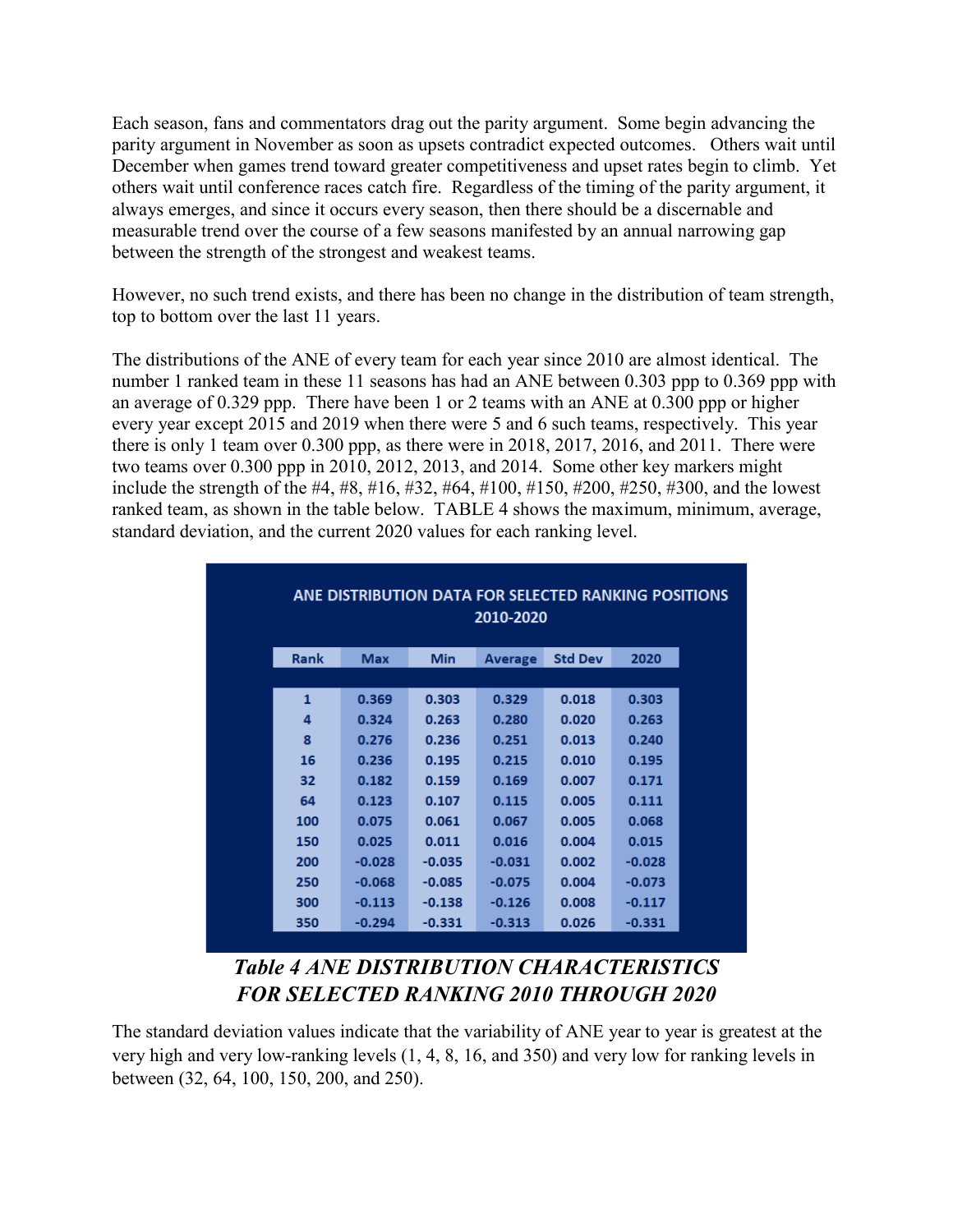FIGURE 5 shows the average for all years and all ranks (blue) and the ANE for 2020 (Gold).



*AVERAGE FOR ALL TEAMS 2010-2020 AND 2020*

FIGURE 6 shows the distribution of ANE for any given year.



*Figure 6 ANE DISTRIBUTION ALL TEAMS FOR 2010-2020*